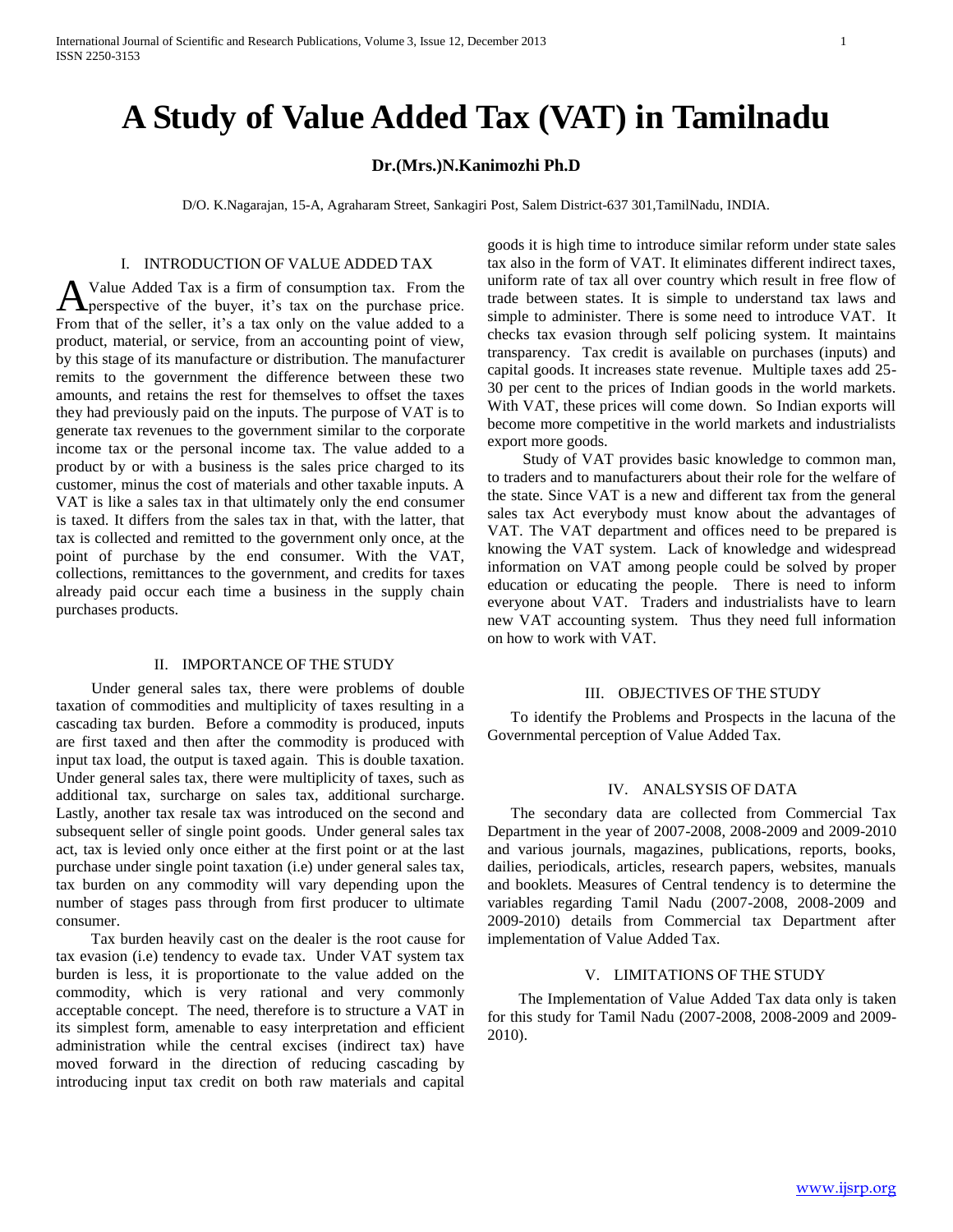# *VAT REVENUE:*

| <b>YEARS</b>   | <b>VARIABLES</b> | PER CENT   |
|----------------|------------------|------------|
| $2007 - 2008$  | 16473            | <b>Nil</b> |
| $2008 - 2009$  | 19305            | 17.191     |
| 2009-2010      | 21336            | 0.105      |
| <b>SUM</b>     | 57114            |            |
| AVERAGE        | 19038            |            |
| <b>STD DEV</b> | 2442.47          |            |
| <b>SUM</b>     | 12.829           |            |
| <b>TREND</b>   | 6606.5           |            |
| <b>GROWTH</b>  | 16606.5          |            |

#### **TABLE :1.1 VAT REVENUE ( In Crores)**

## **SOURCE: Commercial Tax Department**

 The VAT Revenue in the year 2007-2008, 2008-2009 and 2009-2010 reveals that the average is 19038 thousands. The Trend and Growth is shown constant in the year of 2007-2008, 2008-2009 and 2009-2010. Standard Deviation emphasizes its consistency in the constant increase of VAT Revenue.

#### *TAX SLAB WISE VAT ASSESSEES 2007 – 2008* **TABLE: 1.2 TAX SLAB WISE VAT ASSESSEES 2007 – 2008 (In No.)**

| , , , , , , , , ,                    |                        |           |  |
|--------------------------------------|------------------------|-----------|--|
| <b>TAX SLABS</b>                     | <b>NO.OF ASSESSEES</b> | PER CENT  |  |
| Below $\mathbf{\bar{\leq}}1000$      | 40878                  | Nil       |  |
| ₹ $1000-5000$                        | 24260                  | $-40.652$ |  |
| ₹ $5000-10000$                       | 21148                  | $-12.827$ |  |
| ₹10000-50000                         | 33413                  | 57.996    |  |
| ₹50000-1 Lakh                        | 17193                  | $-48.543$ |  |
| $\overline{z_{1-5}}$ Lakhs           | 25694                  | 49.444    |  |
| $\overline{\text{Z}}$ 5-10 Lakhs     | 8325                   | $-67.599$ |  |
| $\overline{\mathbf{z}}$ 10-50 Lakhs  | 6669                   | $-19.891$ |  |
| $\overline{\text{E}}$ 50-100 Lakhs   | 1239                   | $-81.421$ |  |
| $\overline{\mathbf{Z}}$ 1-10 Crores  | 780                    | $-37.046$ |  |
| $\overline{\mathbf{z}}$ 10-20 Crores | 56                     | $-92.820$ |  |
| $\bar{z}_{20-30}$ Crores             | 14                     | $-75$     |  |
| $\overline{\mathbf{z}}$ 30-40 Crores | 12                     | $-14.285$ |  |
| $\sqrt{40}$ -50 Crores               | 7                      | $-41.666$ |  |
| $\sqrt{50}$ Crs & Above              | 26                     | 271.428   |  |
| <b>SUM</b>                           | 179714                 |           |  |
| <b>AVERAGE</b>                       | 11980.93               |           |  |
| <b>STD DEV</b>                       | 13994.37               |           |  |
| <b>SUM</b>                           | 116.8053               |           |  |
|                                      |                        |           |  |

# **SOURCE: Commercial Tax Department**

 In the year 2007-2008, the Tax slab Wise Assesses revealed that -12.827 per cent is decreased in the particular ranges from  $\bar{\mathbf{\nabla}}$ 5,000-10,000. It is also found that a conspicuous increase is noticed in the year 2007-2008 in the Slab of  $\overline{\mathbf{5}}$ 50 crores and above 271.428 per cent. On the Average in the year 2007-2008 is 11980.93 thousands have been obtained as VAT. It is also found that a moderate variation is seen in the slab  $\bar{\mathbf{\nabla}}$  10-20 crores is -92.820 per cent.

# *TAX SLAB WISE VAT ASSESSEES 2008 – 2009* **TABLE: 1.3 TAX SLAB WISE VAT ASSESSEES 2008 – 2009 (In No.)**

| <b>TAX SLABS</b> | <b>ASSESSEES</b><br>NO.OF | <b>PER CENT</b> |
|------------------|---------------------------|-----------------|
| 1000<br>Below ₹1 | 85123                     | <b>Nil</b>      |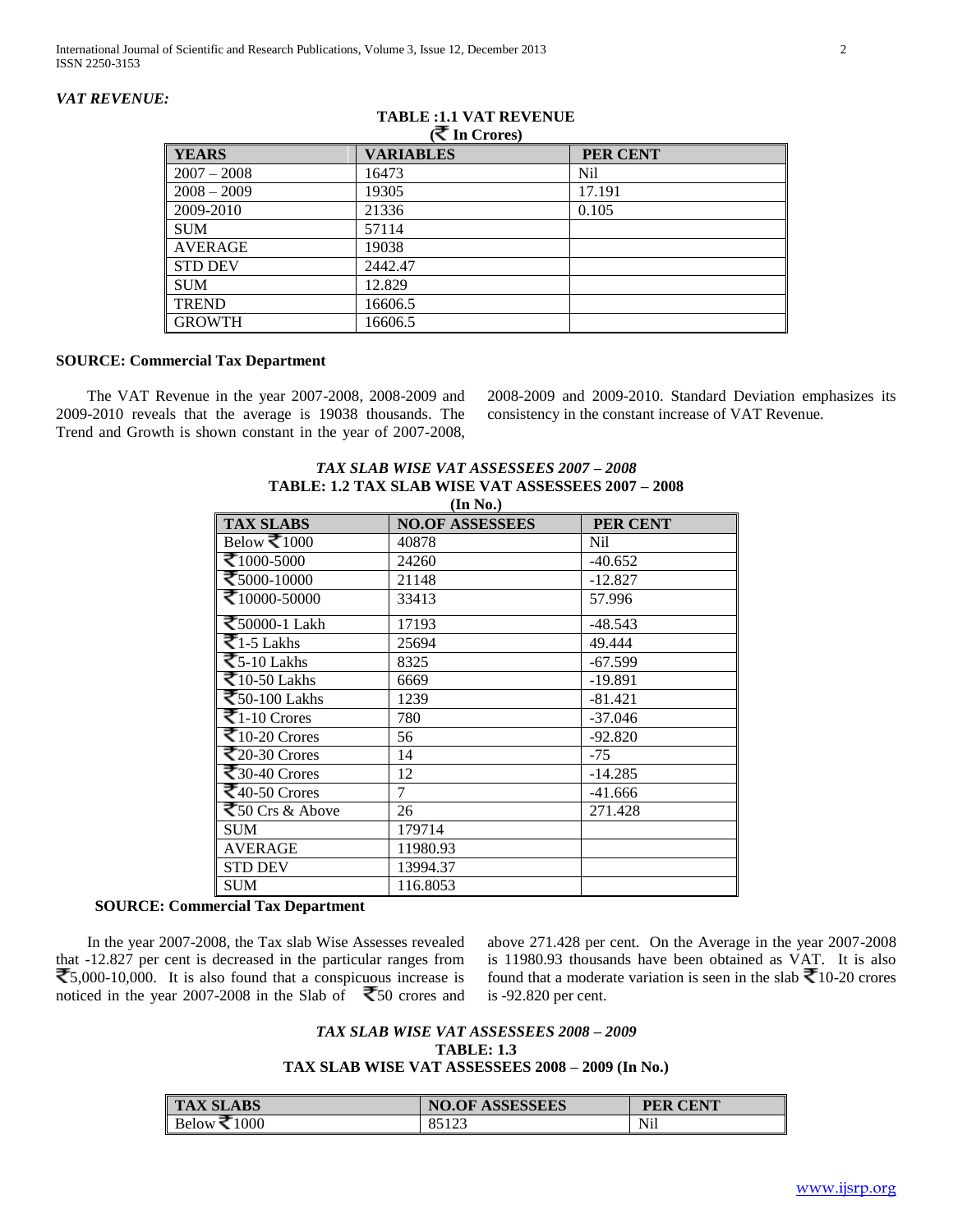| ₹ $1000-5000$                                        | 20773    | $-75.596$ |
|------------------------------------------------------|----------|-----------|
| ₹5000-10000                                          | 17062    | $-17.864$ |
| ₹10000-50000                                         | 40146    | 135.294   |
| ₹50000-1 Lakh                                        | 13267    | $-66.953$ |
| $\overline{51.5}$ Lakhs                              | 19385    | 46.114    |
| $\overline{\text{5-10}}$ Lakhs                       | 4033     | $-79.195$ |
| $\overline{510-50}$ Lakhs                            | 4071     | 0.942     |
| $\overline{\text{I}}$ 50-100 Lakhs                   | 659      | $-83.812$ |
| $\overline{\mathbf{Z}}$ 1-10 Crores                  | 691      | 4.855     |
| ₹10-20 Crores                                        | 43       | $-93.777$ |
| $\sqrt{20-30}$ Crores                                | 22       | $-48.837$ |
| $\sqrt{30-40}$ Crores                                | 12       | $-45.454$ |
| $\overline{\mathbf{\mathcal{F}}40\text{-}50}$ Crores | 7        | $-41.666$ |
| $\sqrt{50}$ Crs & Above                              | 25       | 257.142   |
| <b>SUM</b>                                           | 205319   |           |
| <b>AVERAGE</b>                                       | 13687.93 |           |
| <b>STD DEV</b>                                       | 22921.30 |           |
| <b>SUM</b>                                           | 167.456  |           |

#### **SOURCE: Commercial Tax Department**

 It shows that in the year of 2008-2009 the Tax slabwise Assessees is 0.942 per cent which is decreased in the particular range from  $\overline{\mathbf{\nabla}}$ 10-50 lakhs. It is also found that a conspicuous increase is noticed in the year 2008-2009 in the slab of  $\overline{\mathfrak{S}}$ 50 crores and above is 257.142 per cent. On the Average, in the year 2008-2009 is 13687.93 thousands have been obtained as VAT. It is also found that a moderate variation is found in the slab  $\bar{z}$ 10000-50000 of 135.294 per cent.

# *TAX SLAB WISE VAT ASSESSEES 2009 – 2010* **TABLE: 1.4 TAX SLAB WISE VAT ASSESSEES 2009 – 2010 (In No.)**

| <b>TAX SLABS</b>                        | <b>NO.OF ASSESSEES</b> | PER CENT  |
|-----------------------------------------|------------------------|-----------|
| Below ₹1000                             | 63878                  | Nil       |
| ₹ $1000-5000$                           | 29654                  | $-53.577$ |
| ₹5000-10000                             | 23040                  | $-22.303$ |
| ₹ $10000-50000$                         | 53423                  | 131.870   |
| ₹50000-1 Lakh                           | 17152                  | $-67.893$ |
| $\overline{z_{1-5}}$ Lakhs              | 24720                  | 44.123    |
| $\overline{55-10}$ Lakhs                | 5149                   | $-79.170$ |
| $\overline{\mathbf{z}}$ 10-50 Lakhs     | 5396                   | 4.797     |
| $\overline{\text{50}}$ -100 Lakhs       | 848                    | $-84.284$ |
| ₹1-10 Crores                            | 797                    | $-6.014$  |
| $\overline{\mathbf{z}}$ 10-20 Crores    | 47                     | $-94.102$ |
| $\overline{\mathbf{z}}_{20}$ -30 Crores | 16                     | $-65.957$ |
| ₹ $30-40$ Crores                        | 9                      | $-43.75$  |
| $\sqrt{40-50}$ Crores                   | 11                     | 22.222    |
| ₹50 Crs & Above                         | 27                     | 145.454   |
| <b>SUM</b>                              | 224167                 |           |
| <b>AVERAGE</b>                          | 14944.47               |           |
| <b>STD DEV</b>                          | 20627.33               |           |
| <b>SUM</b>                              | 138.026                |           |

## **SOURCE: Commercial Tax Department**

 The above table depicts that in the year 2009-2010 the Tax slabwise Assessees is 4.797 per cent which is decreased in the particular range from  $\leq 10$ -50 lakhs. It is also found that a conspicuous increase is noticed in the year 2009-2010 in the slab

of  $\bar{5}0$  crores and above 145.454 per cent. On the Average in the year 2009-2010, 14944.47 thousands have been obtained as VAT. It is also found a moderate variation is found in the slab of  $\bar{\mathbf{\mathcal{F}}}$ 1-5 lakhs is 44.123 per cent.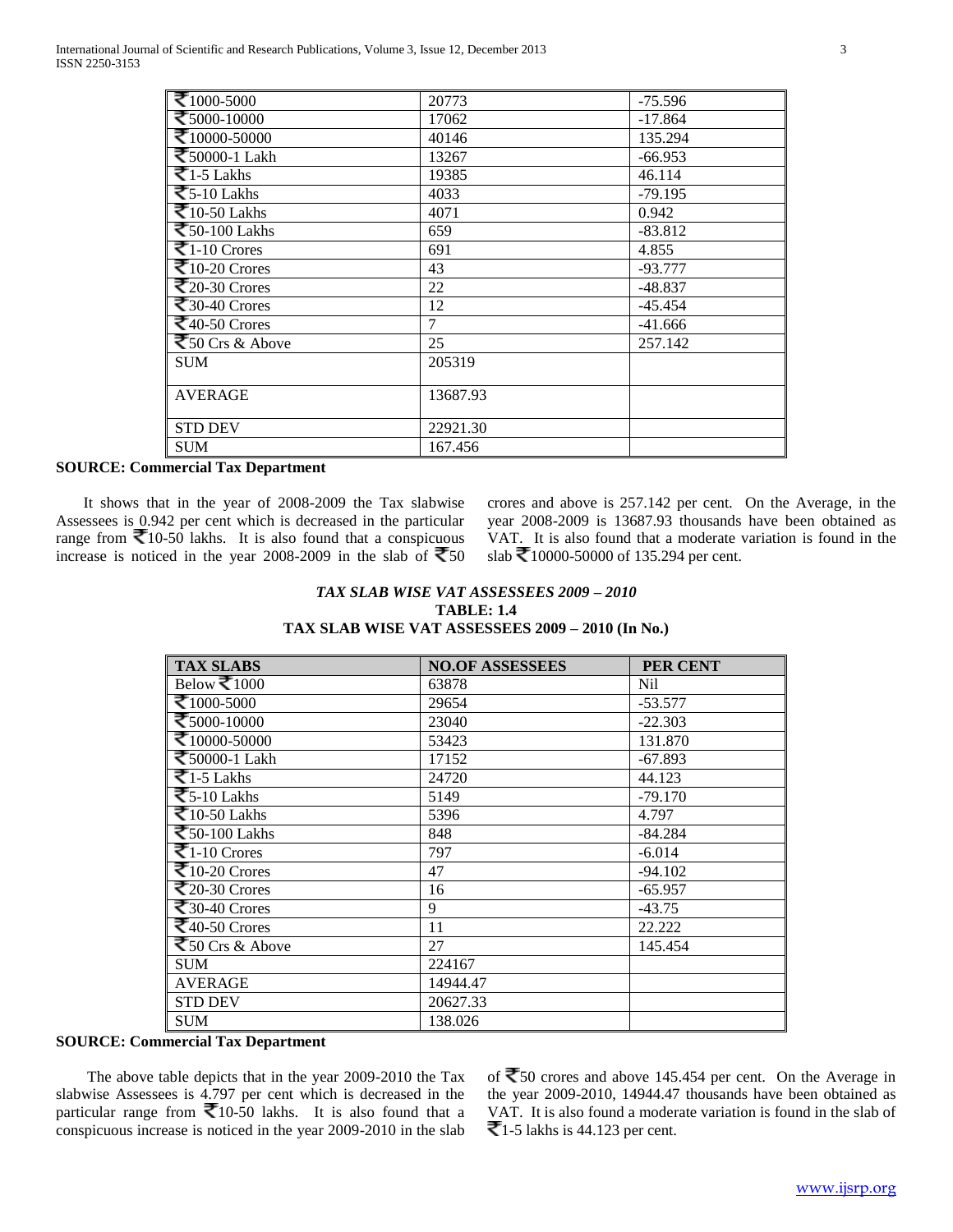# *DISTRIBUTION OF VAT ASSESSEES BY TURNOVER AND TAX SLABS IN 2009 – 2010 ( 400-500 CRORES)* **TABLE: 1.5**

# **DISTRIBUTION OF VAT ASSESSEES BY TURNOVER AND TAX SLABS IN 2009 – 2010 ( 400-500 CRORES) (In No.)**

| <b>TAX SLABS</b>                                    | ₹400-500 CRORES | PER CENT        |
|-----------------------------------------------------|-----------------|-----------------|
| Below $\mathbf{\overline{\leq}}1000$                | 2               | Nil             |
| ₹ $1000-5000$                                       | Nil             | $-100$          |
| ₹5000-10000                                         | 1               | Nil             |
| ₹ $10000 - 50000$                                   | Nil             | $-100$          |
| ₹50000-1 Lakh                                       | $\overline{2}$  | <b>Nil</b>      |
| $\overline{\mathbf{z}}$ 1-5 Lakhs                   | $\overline{2}$  | <b>Nil</b>      |
| $\overline{\text{5-10 L}}$ akhs                     | <b>Nil</b>      | $-100$          |
| $\overline{\mathbf{z}}$ 10-50 Lakhs                 | 3               | N <sub>il</sub> |
| $\overline{\text{50-100}}$ Lakhs                    | 3               | Nil             |
| $\overline{\mathbf{Z}}$ 1-10 Crores                 | 11              | 266.666         |
| ₹10-20 Crores                                       | $\overline{4}$  | $-63.636$       |
| $\overline{\mathbf{z}}_{20\text{-}30}$ Crores       | <b>Nil</b>      | $-100$          |
| $\sqrt{30-40}$ Crores                               | 1               | N <sub>il</sub> |
| $\sqrt{\frac{2}{10}}$ 50 Crores                     | 1               | Nil             |
| $\sqrt{\frac{1}{50 \text{ Crs } 80 \text{ A}}$ bove | 1               | N <sub>il</sub> |
| <b>SUM</b>                                          | 31              |                 |
| <b>AVERAGE</b>                                      | 2.818           |                 |
| <b>STD DEV</b>                                      | 2.891           |                 |
| <b>SUM</b>                                          | 102.590         |                 |

# **SOURCE: Commercial Tax Department**

 The above table depicts that negative values are more in the year of 2009-2010 ( $\bar{2}400$ -500 Crores).

# VI. FINDINGS OF THE STUDY

- Standard Deviation emphasizes its consistency in the constant increase of VAT Revenue.
- Moderate variation is seen in the slab  $\bar{\mathbf{\nabla}}$ 10-20 crores is -92.820 per cent.
- Moderate variation is found in the slab  $\bar{\mathbf{\mathcal{F}}}$ 10000-50000 of 135.294 per cent.
- Moderate variation is found in the slab of  $\overline{\mathcal{F}}$ 1-5 lakhs is 44.123 per cent.
- Negative values are more in the year of 2009-2010  $($   $\leq$  400-500 Crores).

# VII. SUGGESTIONS OF THE STUDY

- 1. Government should open a counter in each and every circle, to clarify the VAT doubts to the dealers with separate officer with phone number, that phone number should be Toll Free. To clarify the dealer's doubts about VAT. So, the contact should be given by every officer of the commercial tax department with Toll Free.
- 2. Government should provide proper training regarding VAT to dealers and should conduct the programmes. By this way, the message and updates of VAT can be easily understood by the dealers.

3. The study ascertained maximum benefit to the government through Value Added Tax system. So, it is strongly recommended to have innovative slabs system suitable for Wholesalers, Retailers and Consumers.

#### VIII. CONCLUSION

 VAT is a major source of revenue for governments around the world and its importance continues to increase. There is a risk of under-taxation and loss of revenue, or distorting trade through double taxation.

#### **REFERENCES**

- [1] Finance.indiamart.com/taxation/valule-added-tax.html
- [2] www.rediff.com/money/2003/apr/12 vat.html
- [3] www.dateyvs.com/salestax.vat.html
- [4] Rediff.com/money/2004/jul/12 guest.html
- [5] mpra.ub.uni-muenchen.de/206/1/MPRA- paper-206.pdf
- [6] en.wikipedia.org/wiki/talk : value added tax
- [7] www.law.umich.edu/center sand programs/olin/workshops.html
- [8] www.worldjute.com/wj-vat .html.